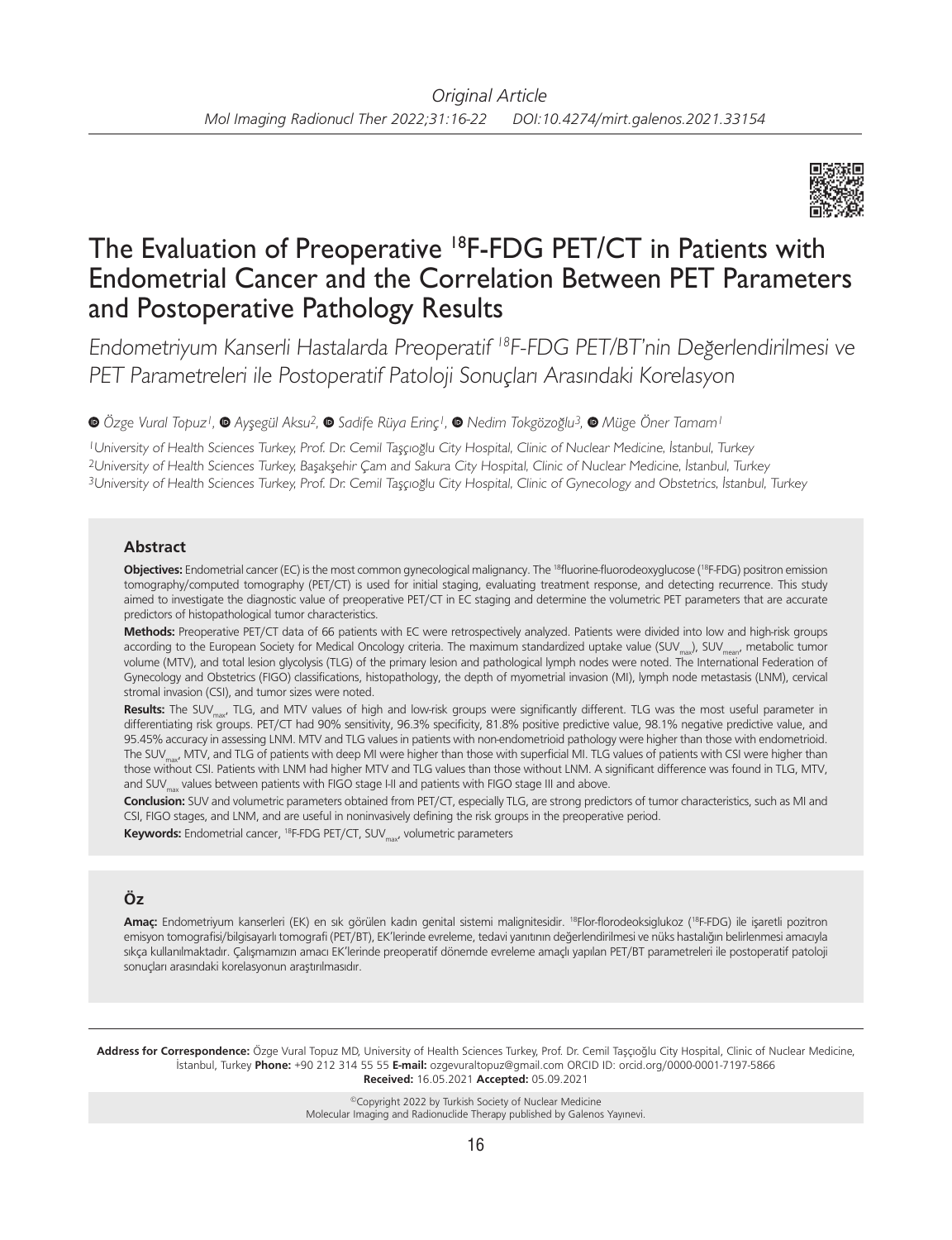**Yöntem:** Preoperatif evreleme amaçlı PET/BT çekimi yapılan 66 EK tanılı hasta çalışmaya dahil edildi. 18F-FDG PET/BT çalışmalarında primer lezyonların ve patolojik lenf nodlarının maksimum standardize alım değeri (SUV<sub>maks</sub>), SUV<sub>mean</sub>, metabolik tümör hacmi (MTV) ve toplam lezyon<br>glikoliz (TLG) değerleri ölçüldü. Postoperatif patoloji sonuçlarından Uluslarar tümörlerin histolojik tipleri, myometrial invazyon derinlikleri (Mİ), maksimum tümör çapları, servikal stromal invazyonları ve lenf nodu metastaz bulguları kaydedildi.

Bulgular: Yüksek ve düşük riskli hasta grupları arasında TLG, MTV ve SUV<sub>mak</sub> değerlerinde istatistiksel olarak anlamlı farklılık izlenirken, SUV<sub>mean</sub>'de anlamlı fark mevcut değildi. Risk gruplarını ayırt etme gücü en yüksek olan parametre TLG olarak belirlendi. 18F-FDG PET/BT'nin lenf nodu saptamada duyarlılığı %90; özgüllüğü %96,43, pozitif prediktif değeri %81,81, negatif prediktif değeri %98,18 ve doğruluğu %95,45 olarak hesaplandı. Nonendometrioid tümör tanılı hastalarda MTV ve TLG değerleri endometrioid tipe göre anlamlı yüksek saptandı. Mİ >1/2 olan hastalarda primer tümör SUV<sub>mikt</sub>, MTV ve TLG değerleri Mİ <1/2 olan gruba göre anlamlı düzeyde yüksekti. Servikal stromal invazyon izlenen hastalarda TLG değerleri, invazyon izlenmeyen gruba göre anlamlı düzeyde yüksekti. Histopatolojik olarak lenf nodu metastazı olan hastalarda primer tümörden elde edilen MTV ve TLG değerleri, lenf nodu metastazı olmayan hastalara göre daha yüksek düzeydeydi. FIGO I-II olan hastalar ile FIGO III ve üstü olan hastalar arasında TLG, MTV ve SUVmaks değerlerinde anlamlı farklılık izlendi.

**Sonuç:** 18F-FDG PET/BT; TLG başta olmak üzere SUV ve volumetrik parametreleri sayesinde preoperatif dönemde tümöre ait myometrial invazyon, servikal stromal invazyon, FIGO evresi, lenf nodu metastazları gibi histopatolojik özellikleri ön görebilmeyi ve bu dönemde risk gruplarının da belirlenmesini sağlayabilecek önemli bir noninvaziv yöntemdir.

**Anahtar kelimeler:** Endometriyum kanseri, evreleme, <sup>18</sup>F-FDG PET/BT, SUV<sub>makr</sub>, volumetrik parametreler

## **Introduction**

Endometrial cancer (EC) is the fifth most common cancer among females worldwide and is the most common gynecological malignancy in developed countries. The most important prognostic factors used for EC are staging, grading, tumor histopathology, depth of myometrial invasion (MI), tumor size, cervical stromal invasion (CSI), and lymph node metastases (LNM) (1).

EC is surgicopathologically staged according to the International Federation of Gynecology and Obstetrics (FIGO) system. The current 2010 FIGO recommendation for the surgical staging of EC includes hysterectomy, bilateral salpingo-oophorectomy, pelvic and paraaortic lymphadenectomy, and biopsy of any suspicious lesions (2). Stage I reflects EC that is confined to the uterine corpus and is further divided into stage IA (none or <50% MI) and IB (equal to or >50% MI). Tumors that invade cervical stromal but do not extend beyond the uterus are defined as stage II. Stage III represents a tumor that has spread beyond the uterus but not outside the true pelvis and is further divided into stage IIIA (uterine serosa and/or adnexa invasion), stage IIIB (parametrium and/or vaginal involvement), stage IIIC1 (positive pelvic nodes), and IIIC2 (positive paraaortic lymph nodes). Stage IVA includes tumors with bladder or bowel metastases and stage IVB with distant metastases (3).

Several prognostic factors for EC were identified, including an advanced FIGO surgical stage, non-endometrioid histological subtype, poorly differentiated histology, more than half MI, a larger tumor size, lymphovascular space involvement (LVSI), CSI, ovarian metastasis, and pelvic/ paraaortic LNM (4,5).

The maximum standardized uptake value (SUV<sub>max</sub>), a semiquantitative parameter determined by positron emission tomography (PET), is described as the highest 18fluorine-fluorodeoxyglucose (18F-FDG) uptake of a single-pixel within a region of interest that is manually drawn over a hypermetabolic lesion.  $SUV_{max}$  represents the measurement from only one voxel of the most hypermetabolic area of a tumor lesion and only shows the highest intensity of 18F-FDG uptake, thus it cannot reflect the whole tumor metabolic burden and can be affected by various patient characteristics and imaging parameters. The SUV<sub>max</sub> has some limitations and it cannot be used to assess the overall glucose metabolic activity of a tumor mass, thus other useful PET parameters are used, which can better reflect metabolic tumor burden than  $\text{SUV}_{\text{max}}$ such as metabolic tumor volume (MTV) to measure the overall glucose metabolic activity of a tumor lesion and total lesion glycolysis (TLG) that combines the information of metabolic activity and tumor volume (6,7).

This study aimed to investigate the diagnostic value of the preoperative 18F-FDG PET/computed tomography (CT) for EC staging and determine the volumetric 18F-FDG PET/CT parameters that are accurate predictors of histopathological tumor characteristics.

## **Materials and Methods**

## **Patient Characteristics**

From January 2016 to November 2017, data from patients with histologically confirmed EC who had undergone a preoperative PET/CT scan before total abdominal hysterectomy and bilateral salpingo-oophorectomy with and without pelvic and/or paraaortic lymphadenectomy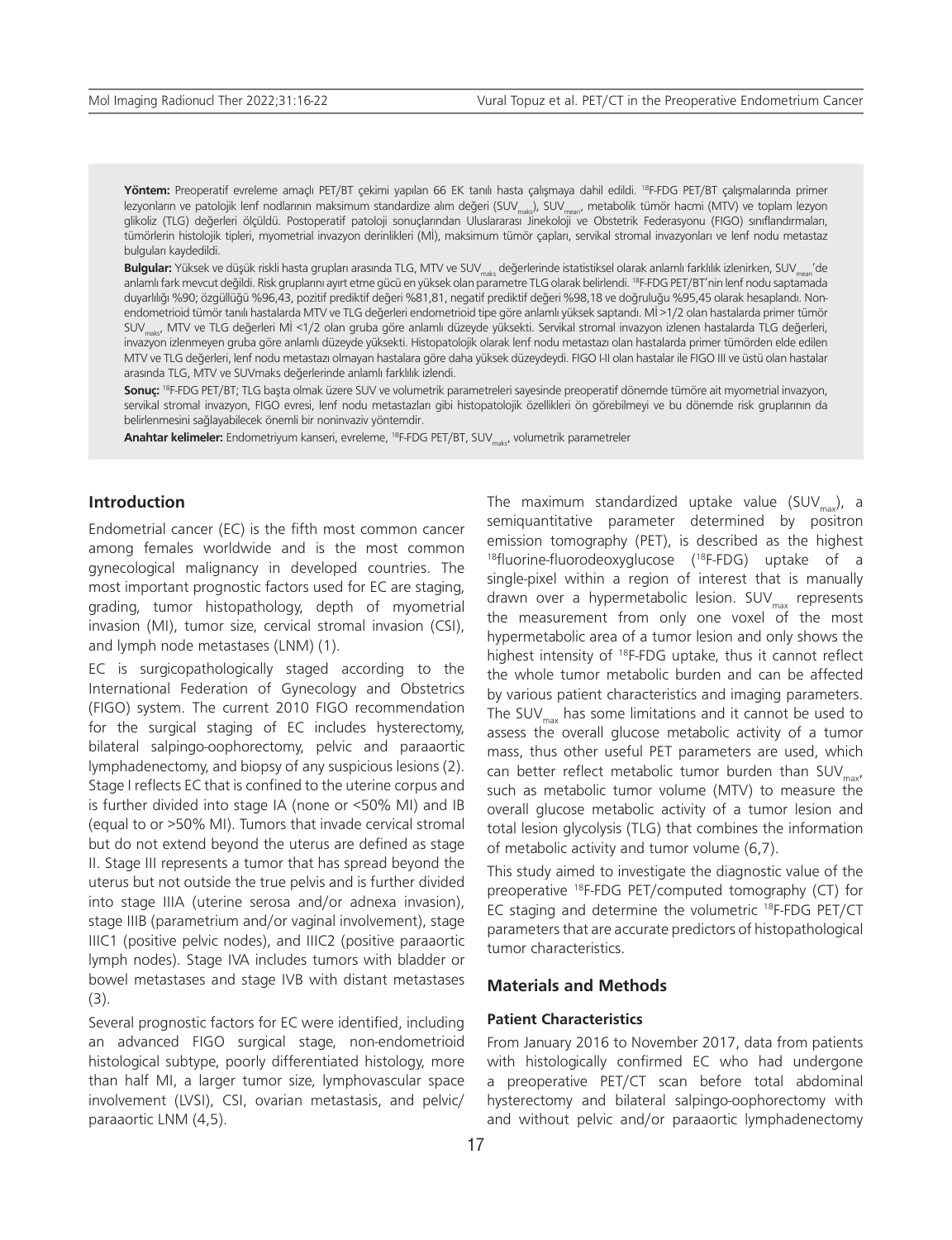were retrospectively analyzed. All patients had PET/CT scans in 6 weeks leading up to their surgery.

Patients with any of the following criteria were excluded from the study: Another malignant disease, tumors with no <sup>18</sup>F-FDG avidity, uncontrolled diabetes mellitus, neoadjuvant chemotherapy or preoperative radiotherapy, and inoperable tumor.

Diagnoses were confirmed by preoperative endometrial biopsy and are surgically staged following the FIGO criteria.

Histology, tumor grade, maximum tumor diameter, MI, CSI, and LNM were noted. All patients were divided into lowrisk and high-risk groups according to the European Society for Medical Oncology criteria. Patients with endometrioid histology, histological grades 1 or 2, and MI of <1/2 were classified as the low-risk group, whereas those with histological grade 2/3 (G2/3), positive LVSI, or MI of ≥1/2 were the high-risk group (8).

## **Image Analysis**

Whole-body PET/CT imaging was performed on a biograph (Siemens Biograph 6, Chicago, IL, USA) using a full-ring HI-REZ LSO PET and a six-slice CT scanner.

All patients fasted for at least 5 h before the PET/CT imaging. The serum glucose levels measured at the time of 18F-FDG injections were <150 mg/dL in all patients. Approximately, 50 min later, an initial low-dose non-enhanced CT scan was performed with the following parameters: 40-60 mAs, 140 kV, and 5-mm section thickness. Positron emission scanning with 3 min per bed position was then acquired on the identical transverse field of view in the caudocranial direction. The total scanning time was approximately 25 min per patient. CT transmission images were used for attenuation correction, and all images were reconstructed and stored in axial, coronal, and sagittal slices.

Image analysis and interpretation were performed on a dedicated workstation (Esoft). A semi-automatic ellipsoidshaped volume of interest (VOI) around the primary uterine tumors that included the entire lesion in the axial, sagittal, and coronal planes was drawn.  $\mathsf{SUV}_\mathsf{max}$ ,  $\mathsf{SUV}_\mathsf{mean}$ , and MTV of the primary uterine tumors that were automatically generated by the software on the workstation were recorded. Voxels greater than the set threshold of 41% of SUV<sub>max</sub> in the VOI were used for MTV and SUV<sub>mean</sub> measurement. After the MTV measurement, TLG was also calculated using the following equation: TLG= SUV<sub>mean</sub>  $\times$ MTV.

#### **Ethical Approval**

University of Health Sciences Turkey, Okmeydani Training and Research Hospital Ethics Committee approval was

obtained (number: 48670771-514.10) and all patients signed written informed consent.

#### **Statistical Analysis**

Number Cruncher Statistical System (Kaysville, Utah, USA) was used for statistical analysis. P values of <0.05 were considered statistically significant. Normally distributed data were presented as mean ± standard deviation, whereas non-normal distributed data were given as median (range). Data with abnormal distribution were analyzed using the Mann-Whitney U test. The Mc Nemar test was used to compare dependent categorical data. Spearman's correlation analysis was used to evaluate the relationship between variables. The area under the receiver operating characteristic (ROC) curve (AUC) was presented as a measure of discrimination. Cut-off values were identified from the ROC curves using the Youden index. The percentages of sensitivity and specificity were determined at these cut-off values.

## **Results**

Patients and tumor characteristics are listed in Table 1.

This study included 66 patients with an age range of 41 to 84 years (mean age: 63.56±10.11), of whom 87.9% (58/66) were postmenopausal.

| Table 1. Patients and tumor characteristics                                                                                |                  |                |      |  |  |  |
|----------------------------------------------------------------------------------------------------------------------------|------------------|----------------|------|--|--|--|
|                                                                                                                            |                  | n              | ℅    |  |  |  |
|                                                                                                                            | Premenopausal    | 8              | 12.1 |  |  |  |
| Menopausal status                                                                                                          | Postmenopausal   | 58             | 87.9 |  |  |  |
|                                                                                                                            | Endometrioid     | 48             | 72.7 |  |  |  |
| Pathology                                                                                                                  | Non-endometrioid | 18             | 27.3 |  |  |  |
| FIGO stage                                                                                                                 | IΑ               | 25             | 37.9 |  |  |  |
|                                                                                                                            | I <sub>B</sub>   | 21             | 31.8 |  |  |  |
|                                                                                                                            | $\mathsf{II}$    | $\overline{2}$ | 3.0  |  |  |  |
|                                                                                                                            | <b>IIIA</b>      | 1              | 1.5  |  |  |  |
|                                                                                                                            | IIIC1            | 7              | 10.6 |  |  |  |
|                                                                                                                            | IIIC2            | 8              | 12.1 |  |  |  |
|                                                                                                                            | <b>IVB</b>       | $\overline{2}$ | 3.0  |  |  |  |
| Myometrial invasion                                                                                                        | 1/2              | 27             | 40.9 |  |  |  |
|                                                                                                                            | >1/2             | 39             | 59.1 |  |  |  |
| Cervical stromal invasion                                                                                                  | <b>No</b>        | 54             | 81.8 |  |  |  |
|                                                                                                                            | Yes              | 12             | 18.2 |  |  |  |
| Lymph node metastases<br>(pathological)                                                                                    | <b>No</b>        | 56             | 84.8 |  |  |  |
|                                                                                                                            | Yes              | 10             | 15.2 |  |  |  |
| Lymph node metastases<br>(PET/CT)                                                                                          | No               | 55             | 83.3 |  |  |  |
|                                                                                                                            | Yes              | 11             | 16.7 |  |  |  |
| FIGO: International Federation of Gynecology and Obstetrics, PET: Positron emission<br>tomography, CT: Computed tomography |                  |                |      |  |  |  |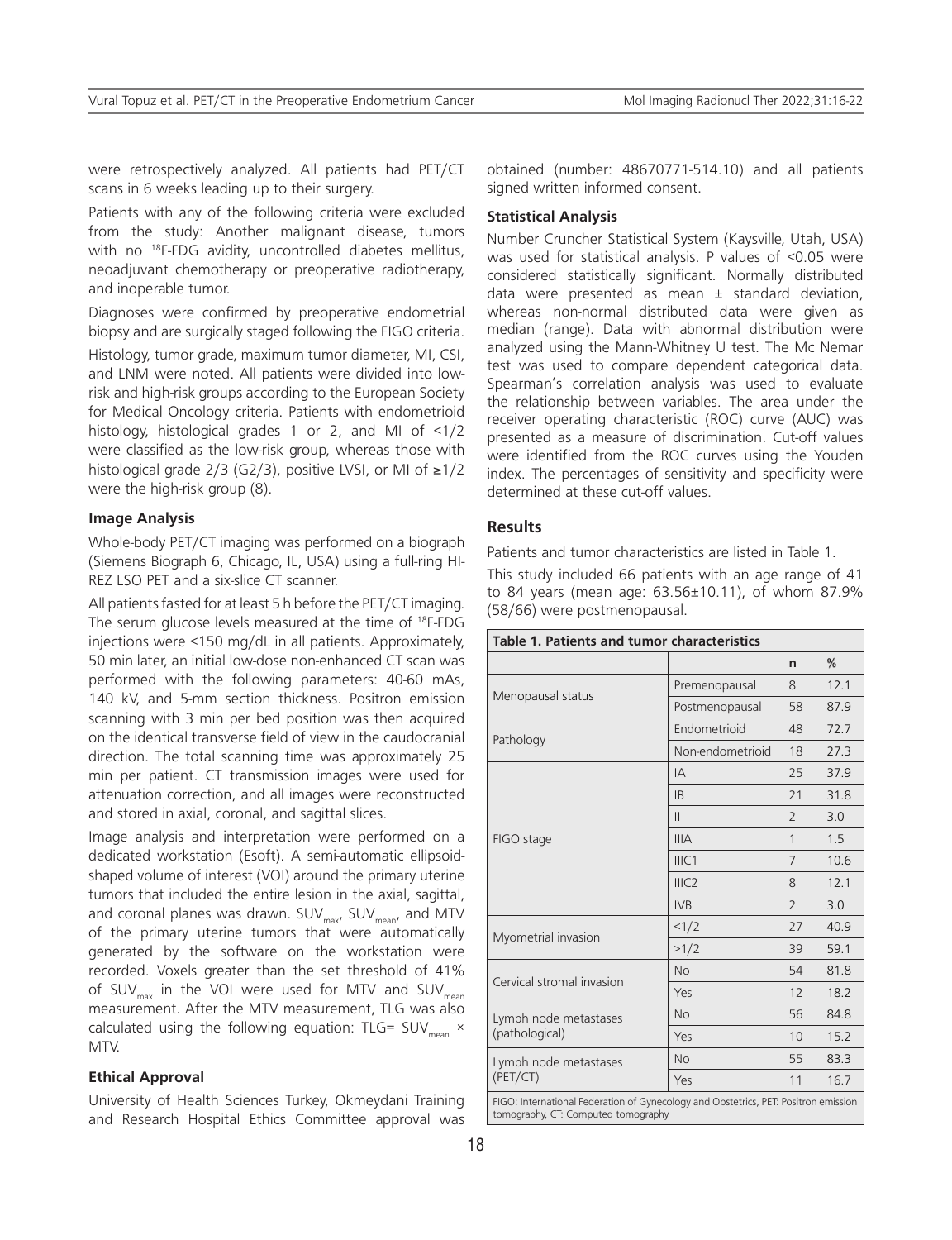The median SUV $_{\text{max}}$ , MTV, and TLG of 66 primary uterine tumors were 16.8 (range: 3.5-41.1), 27.81 mL (range: 0.1- 251), and 225.19 g (range: 0.2-2347.3), respectively.

Of the 66 patients, 54 (81.8%) were postoperatively diagnosed with high-risk carcinoma and 12 (18.2%) with low-risk carcinoma. Patients with high-risk carcinoma showed significantly higher SUV<sub>max</sub>, TLG, and MTV than those with low-risk carcinoma. The mean SUV $_{\text{max}}$  value of patients in the low-risk and high-risk groups was 11.6±5.5 and 17.9±8.4, respectively (p=0.018). The mean TLG value of patients in the low-risk and high-risk groups was 28.3 $\pm$ 25.7 g and 268.9 $\pm$ 439.8 g, respectively (p<0.001). The mean MTV value of patients in the low-risk and highrisk groups was  $5.9\pm6.5$  mL and  $32.6\pm50$  mL, respectively ( $p=0.002$ ). The SUV<sub>mean</sub> did not show a significant difference between the two groups (p=0.14).

The TLG had the highest AUCs for predicting the high-risk group (p<0.001, AUC: 0.852, 95% confidence interval: 0.753-0.951). ROC curve analysis was performed to determine the cut-off value of TLG for distinguishing highrisk and low-risk disease groups. The optimal TLG cut-off value of 52.7 g that was determined by ROC analysis showed 74.1% sensitivity and 91.7% specificity for risk stratification.

TLG, MTV, and SUV $_{\text{max}}$  values of patients with FIGO IB (n=20) were significantly higher than those with FIGO IA (n=26) (p<0.001, p=0.004, and p=0.025, respectively). Tumor sizes obtained from postoperative pathology results of these two groups were also considerably different (p<0.001).

A statistically significant difference was found in the TLG, MTV, and SUV $_{\text{max}}$  values in patients with tumors that are limited to the uterus (FIGO I and II) (n=48) compared to those with FIGO 3 criteria and above (p<0.001, p<0.001, and p=0.045, respectively). According to ROC curve analysis results for the differentiation of FIGO stage I or II from stage III and above, the cut-off value of  $\mathsf{SUV}_{\max}$  was 16 with 72.2% sensitivity and 64.6% specificity, whereas the MTV was 23.35 mL with 66.7% sensitivity and 81.2% specificity and 173.45 g for TLG with 66.7% sensitivity and 83.3% specificity. A substantial difference was also detected in tumor sizes obtained from postoperative pathology results between these two groups. The mean tumor size of patients with FIGO stages I and II was 3.52±1.95 cm, whereas the mean tumor size was 6.06±2.68 cm in patients with higher FIGO stages (p<0.001).

Patients with non-endometrioid pathology (n=18) had significantly higher MTV and TLG parameters compared to patients with endometrioid adenocarcinoma (p=0.008 vs. 0.019, respectively). When ROC curve analysis was

performed to determine the cut-off value of MTV and TLG to differentiate non-endometrioid adenocarcinoma from endometrioid, the optimal cut-off value of MTV was 28.7 mL with 55.6% sensitivity and 81.2% specificity. The optimal cut-off value of TLG was 255 g with 50% sensitivity and 87.5% specificity. ROC curve analysis did not show a significant  $SUV_{\text{max}}$  cut-off value for histopathologic types. Tumor sizes showed a significant difference in the non-endometrioid subtype of EC compared with the endometrioid subtype (p=0.001). Additionally, the rate of LNM was higher (38.9%) in patients with nonendometrioid pathology than in patients with endometrioid adenocarcinoma (6.3%) (p=0.001).

The mean maximum primary tumor diameter on final pathology was 4.2±2.4 cm (range: 0.5-12.5 cm).

A moderate correlation between the TLG and MTV values that are obtained in the preoperative period and the postoperative tumor diameter (p<0.001, rho: 0.661; p<0.001, rho: 0.557, respectively). The correlation of tumor sizes with SUV $_{\text{max}}$  values was weaker (p=0.001, rho: 0.388).

The SUV $_{\text{max}}$ , MTV, and TLG values of patients with a maximum tumor size of ≥4 cm were higher than those with <4 cm (p=0.028, p<0.001, p<0.001, respectively).

Of the patients, 16.7% had LNM in the preoperative PET scan and 15.2% had LNM in the postoperative pathological results. No significant difference was found between the preoperative PET scan and postoperative pathological results (p>0.05). PET/CT identified LNM in 9 out of 10 patients with LNM at final pathology, sensitivity, specificity, positive predictive value, negative predictive value, and accuracy of 90%, 96.43%, 81.81%, 98.18%, and 95.45%, respectively (Table 2).

The MTV and TLG values were significantly higher in tumors with LNM compared to those without LNM (p=0.024 and p=0.035, respectively). However, no difference was observed in SUV $_{\text{max}}$  values. Pathologically proven LNM showed a weak correlation with tumor diameter (p=0.011, rho: 0.311), MTV (p=0.022, rho: 0.281), TLG (p=0.034, rho: 0.262), MI (p=0.004, rho: 0.352), and CSI (p=0.004, rho: 0.349).

The SUV $_{\text{max}}$ , MTV, and TLG values of the primary lesion in patients with deep MI (MI ≥1/2) (n=39) (59.1%) were significantly higher than those with superficial MI (MI  $(1/2)$  (p<0.05). SUV<sub>mean</sub> value did not differ between these two groups (p>0.05) (Table 3).

Patients with CSI had higher TLG values than those without (p<0.05). No statistically significant difference was found in MTV, SUV $_{\text{max}}$ , and SUV $_{\text{mean}}$  values between these two groups (Table 3).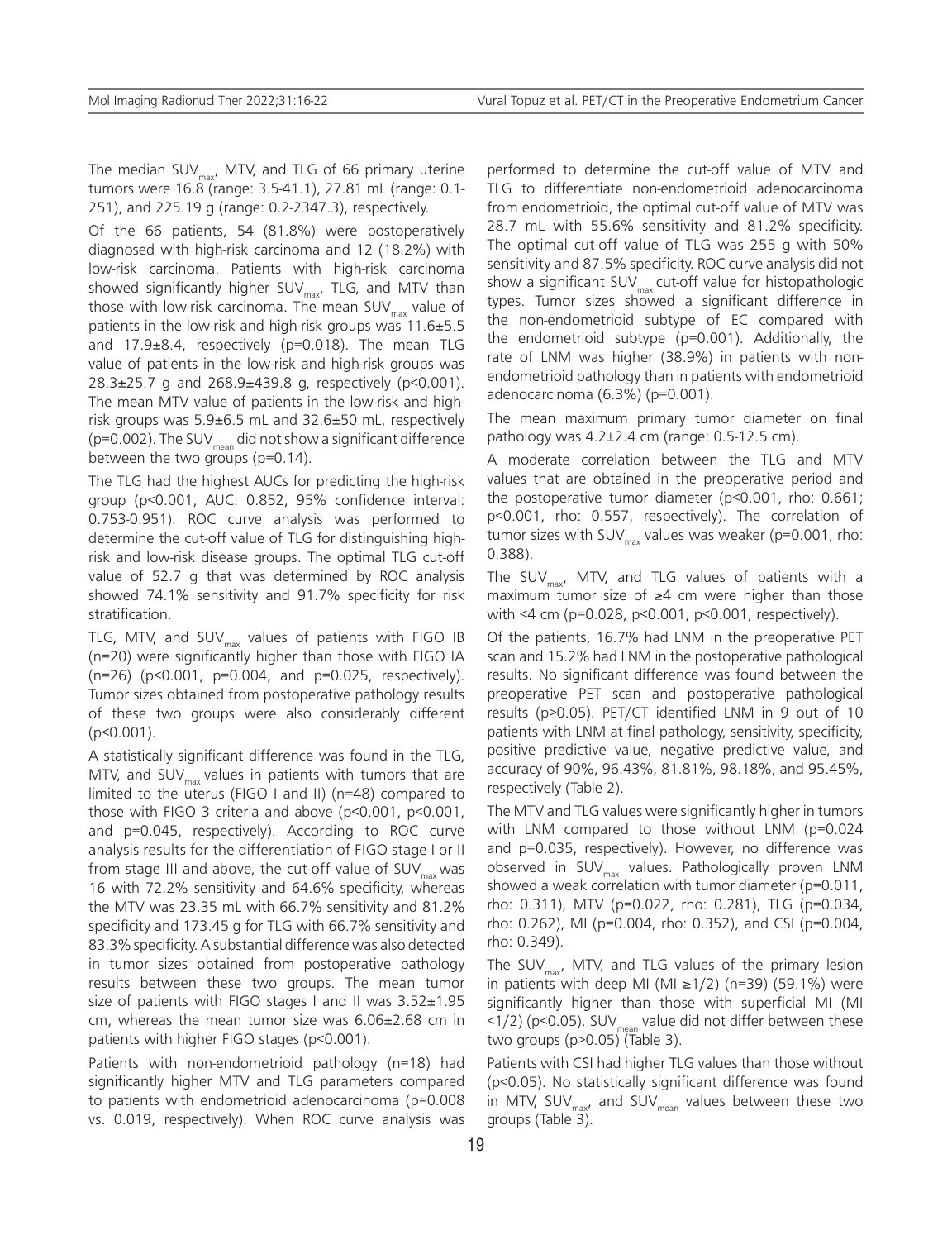| Table 2. Metastatic lymph node status according to preoperative PET/CT data and postoperative pathology results |                 |               |                 |                |              |               |      |       |
|-----------------------------------------------------------------------------------------------------------------|-----------------|---------------|-----------------|----------------|--------------|---------------|------|-------|
|                                                                                                                 | Pathology       |               |                 |                |              |               |      |       |
|                                                                                                                 | <b>Positive</b> |               | <b>Negative</b> |                | <b>Total</b> |               |      | p     |
|                                                                                                                 | n               | $\frac{0}{0}$ | $\mathsf{n}$    | $\frac{0}{0}$  | $\mathsf{n}$ | $\frac{0}{0}$ |      |       |
|                                                                                                                 | Positive        | 9             | 13.6            | $\overline{2}$ | 3.0          | 11            | 16.7 |       |
| PET/CT                                                                                                          | <b>Negative</b> |               | 1.5             | 54             | 81.8         | 55            | 83.3 | 1.000 |
|                                                                                                                 | Total           | 10            | 15.2            | 56             | 84.8         | 66            | 100  |       |
| Sensitivity                                                                                                     |                 |               | 90.00           |                |              |               |      |       |
| Specificity                                                                                                     |                 |               | 96.43           |                |              |               |      |       |
| Positive predictive value                                                                                       |                 |               | 81.81           |                |              |               |      |       |
| Negative predictive value                                                                                       |                 |               | 98.18           |                |              |               |      |       |
| *p<0.05 Mc Nemar test, PET: Positron emission tomography, CT: Computed tomography                               |                 |               |                 |                |              |               |      |       |

| Table 3. Association between metabolic parameters and surgicopathological findings in endometrial cancer patients                        |                            |                            |          |                                  |                           |          |  |  |
|------------------------------------------------------------------------------------------------------------------------------------------|----------------------------|----------------------------|----------|----------------------------------|---------------------------|----------|--|--|
|                                                                                                                                          | <b>Myometrial invasion</b> |                            |          | <b>Cervical stromal invasion</b> |                           |          |  |  |
|                                                                                                                                          | 1/2                        | >1/2                       | р        | <b>Yes</b>                       | <b>No</b>                 | p value  |  |  |
| Tumor SUV <sub>max</sub><br>Median (range)                                                                                               | 13<br>$(3.5-29)$           | 16.2<br>$(5.3 - 41.1)$     | $0.019*$ | 15.4<br>$(5.3 - 41.1)$           | 15.4<br>$(3.5 - 31.9)$    | 0.954    |  |  |
| Tumor SUV <sub>mean</sub><br>Median (range)                                                                                              | 5.7<br>$(3.1 - 18.8)$      | 7.6<br>$(3.4 - 24.8)$      | 0.098    | 7.3<br>$(3.1 - 20.7)$            | 7.6<br>$(3.7 - 24.8)$     | 0.746    |  |  |
| <b>Tumor MTV</b><br>Median (range)                                                                                                       | 3.3<br>$(0.1 - 34.5)$      | 22<br>$(1.1 - 251)$        | $0.001*$ | 10.5<br>$(0.1 - 251)$            | 20.6<br>$(4.7 - 106.6)$   | 0.090    |  |  |
| <b>Tumor TLG</b><br>Median (range)                                                                                                       | 41.6<br>$(0.2 - 588.9)$    | 168.1<br>$(15.6 - 2347.3)$ | $0.001*$ | 67.8<br>$(0.2 - 2347.3)$         | 145.3<br>$(17.2 - 900.7)$ | $0.049*$ |  |  |
| *p<0.05 Mann-Whitney U test, SUV <sub>my</sub> : Maximum standardized uptake value, SUV <sub>mone</sub> : Mean standardized uptake value |                            |                            |          |                                  |                           |          |  |  |

The SUV<sub>max</sub>, SUV<sub>mean</sub>, MTV, and TLG values of the primary tumor did not differ with the pre or postmenopausal conditions (p>0.05).

## **Discussion**

Preoperative identification of some prognostic factors, such as patients with deep MI, LNM, histology, and differentiating high-risk from those with low-risk may be critical in planning the surgical procedure or treatment approach in patients with EC.  $SUV_{max}$ , MTV, and TLG are PET/CT parameters commonly used in the preoperative assessment of EC.  $\textsf{SUV}_\textsf{max}$  and volumetric parameters that are obtained from 18F-FDG PET/CT differ in highand low-risk patient groups and FIGO stages. Therefore, 18F-FDG PET/CT allows us to access this information in the preoperative period.

Our results showed that MTV and TLG are superior to  $SUV_{\text{max}}$  as preoperative predictors of clinicopathologic characteristics. SUV $_{\text{max}}$  focuses on a single-pixel with the highest <sup>18</sup>F-FDG uptake within the tumor, thus it cannot be used to evaluate the overall metabolic state of the tumor. Mean tumor volume measures the volume of a tumor

bulk that is metabolically active. Thus, it reflects the overall metabolic state of the tumor.

Liu et al. (9) determined the cut-off value for TLG as 51.7 g and revealed a sensitivity of 84.2% and a specificity of 77.3% for TLG in distinguishing high-risk and low-risk diseases (AUC: 0.778). Similarly, our study revealed significantly higher TLG and MTV values in the high-risk group, whereas no difference in SUV $_{\text{max}}$  values. The ROC curve analysis was performed to determine the most useful metabolic primary tumor parameter in differentiating high-risk and low-risk EC, and our series revealed that TLG had the highest AUCs for predicting the high-risk group. A TLG cut-off of 52.7 g determined by ROC analysis showed 74.1% sensitivity and 91.7% specificity for risk stratification. Similar to our study, Kitajima et al. (5) revealed AUCs for distinguishing highrisk from low-risk carcinoma as 0.797 for TLG. The optimal determined TLG cut-off value of 70.2 g by ROC analysis was found to have 72.0% sensitivity and 74.2% specificity for risk stratification (5).

Our study revealed higher MTV and TLG values in patients with non-endometrioid subtype compared to those with endometrioid subtype, but without significant difference in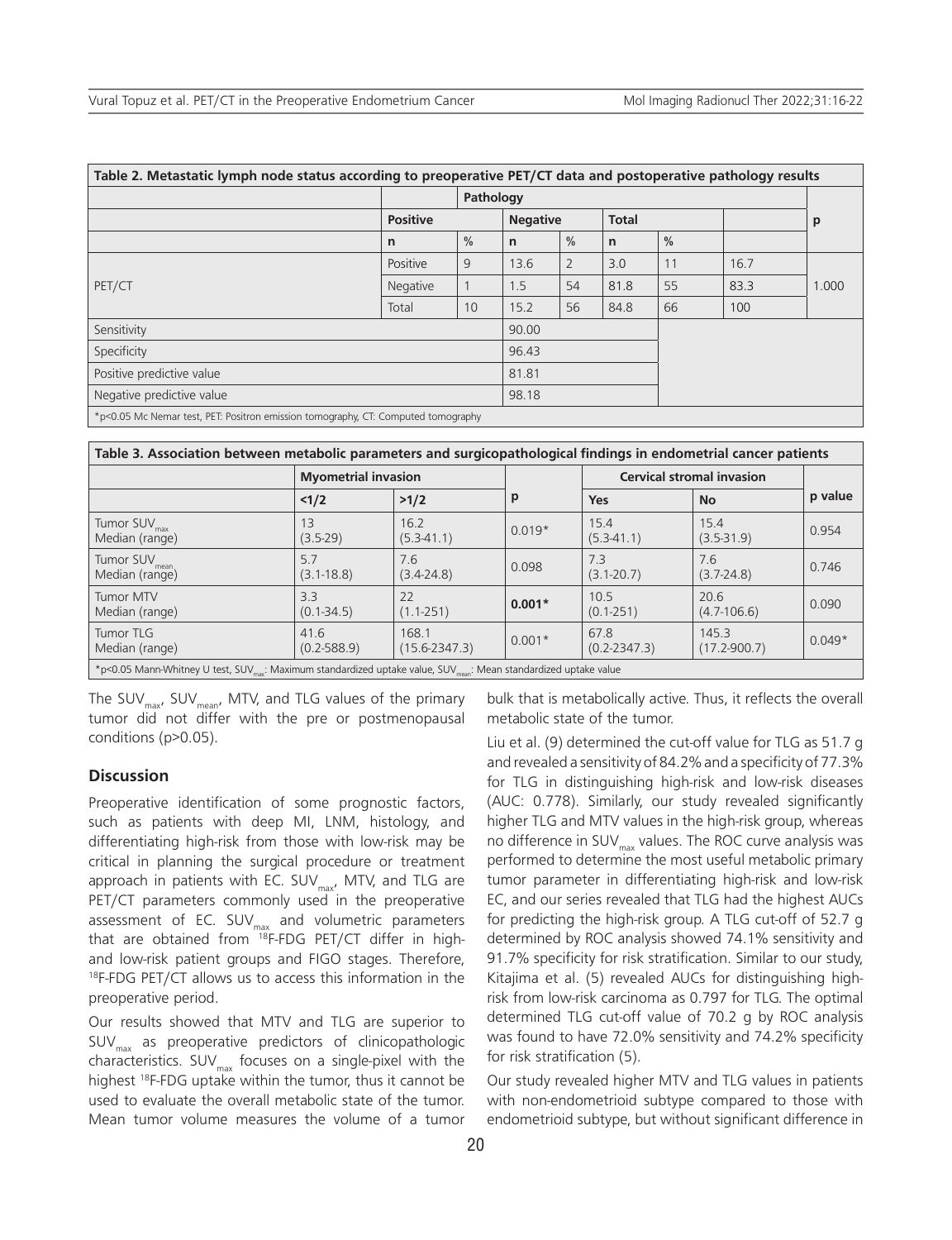$SUV_{\text{max}}$  values. Moreover, tumor diameter from pathology samples in the non-endometrioid subtype was also significantly higher (p=0.001). The obtained volumetric data from <sup>18</sup>F-FDG PET/CT was also supported by postoperative pathology results. Few studies have analyzed SUV and volumetric PET parameters between these two pathological subtypes. Mapelli et al. (10) included 57 patients in their study and found that  $\text{SUV}_{\text{max}}$  and  $\text{SUV}_{\text{mean}}$  were the only parameters that distinguish endometrioid from nonendometrioid subtype. They did not observe any difference between the MTV and TLG values of these two groups. Other studies revealed no significant difference in <sup>18</sup>F-FDG PET/CT parameters regarding these two pathological subtypes. Husby et al. (11) included 129 patients and Kitajima et al. (5) with 56 patients noted no difference between the endometrioid and non-endometrioid histological types in the SUV $_{\text{max}}$ , MTV, and TLG values. The reason for the discrepancy between the studies may have been due to the differences in patient datasets. Our study group revealed endometrioid pathology in 72.7% of patients and non-endometrioid pathology in 27.3%, whereas Kitajima et al. (5) revealed only 5 (9%) patients with non-endometrioid pathology. The number of patients with non-endometrioid adenocarcinoma is very low, thus a significant difference could not be determined between the SUV $_{\text{max}}$ , MTV, and TLG values of the two groups.

The difference in SUV $_{\text{max}}$  values of the primary tumor according to nodal metastasis was not statistically significant; however, the MTV and TLG values of the primary tumors were significantly higher in patients with nodal metastasis. This was compatible with previous studies (5,9). These findings also show the superiority of MTV and TLG to SUV $_{\text{max}}$ . In the literature, the relationship between the SUV $_{\text{max}}$  values of the primary tumor and presence of LNM is unclear. Husby et al. (11) detected a considerable difference between the SUV $_{\text{max}}$  values of these two groups, whereas Stewart et al. (12) found no differences in primary tumor characteristics on PET/CT imaging between patients with positive and negative lymph nodes.

Our study revealed significantly higher TLG values of patients with CSI. The study of Kitajima et al. (5) revealed a significantly higher MTV and TLG in patients with CSI, whereas other studies revealed a significant difference only in MTV values (11,13). The discrepancy among these studies may have been due to patient numbers. However, these results suggest that volumetric 18F-FDG PET/CT parameters are more successful than  $SUV_{max}$  in predicting CSI.

Similar to other studies in the literature [Kitajima et al. (5), Husby et al. (11), and Fasmer et al. (13)], SUV<sub>max</sub>, MTV,

and TLG were found to be reliable predictors of deep MI in our study. Data that are obtained from PET/CT in the preoperative period may be helpful in non-invasively predicting the depth of MI.

#### **Study Limitations**

Our study had several limitations. First, it was retrospectively designed. Moreover, non-parametric tests, which are usually less powerful than corresponding parametric tests, were used due to insufficient normal distribution.

#### **Conclusion**

Obtained volumetric parameters from 18F-FDG PET/CT, especially TLG, can predict tumor characteristics, such as FIGO stages, LNM, MI, and cervical CSI, in the preoperative period. Furthermore, these parameters may alter the type of operation and the approach of treatment by providing more accurate risk classification.

#### **Ethics**

**Ethics Committee Approval** University of Health Sciences Turkey, Okmeydani Training and Research Hospital Ethics Committee approval was obtained (number: 48670771- 514.10).

**Informed Consent:** All patients signed written informed consent.

**Peer-review:** Externally peer-reviewed.

## **Authorship Contributions**

Surgical and Medical Practices: N.T., Concept: Ö.V.T., A.A., S.R.E., M.Ö.T., Design: Ö.V.T., A.A., Data Collection or Processing: Ö.V.T., A.A., Analysis or Interpretation: A.A., Literature Search: Ö.V.T., A.A., Writing: Ö.V.T., A.A., S.R.E.

**Conflict of Interest:** No conflict of interest was declared by the authors.

**Financial Disclosure:** The author declared that this study has received no financial support.

#### **References**

- Berretta R, Patrelli TS, Migliavacca C, Rolla M, Franchi L, Monica M, Modena AB, Gizzo S. Assessment of tumor size as a useful marker for the surgical staging of endometrial cancer. Oncol Rep 2014;31:2407- 2412.
- 2. Edge SB, Compton CC. The American Joint Committee on Cancer: the 7th edition of the AJCC cancer staging manual and the future of TNM. Ann Surg Oncol 2010;17:1471-1474.
- 3. Creasman W. Revised FIGO staging for carcinoma of the endometrium. Int J Gynaecol Obstet 2009;105:109.
- 4. Wright JD, Barrena Medel NI, Sehouli J, Fujiwara K, Herzog TJ. Contemporary management of endometrial cancer. Lancet 2012;379:1352-1360.
- 5. Kitajima K, Suenaga Y, Ueno Y, Maeda T, Ebina Y, Yamada H, Okunaga T, Kubo K, Sofue K, Kanda T, Tamaki Y, Sugimura K. Preoperative risk